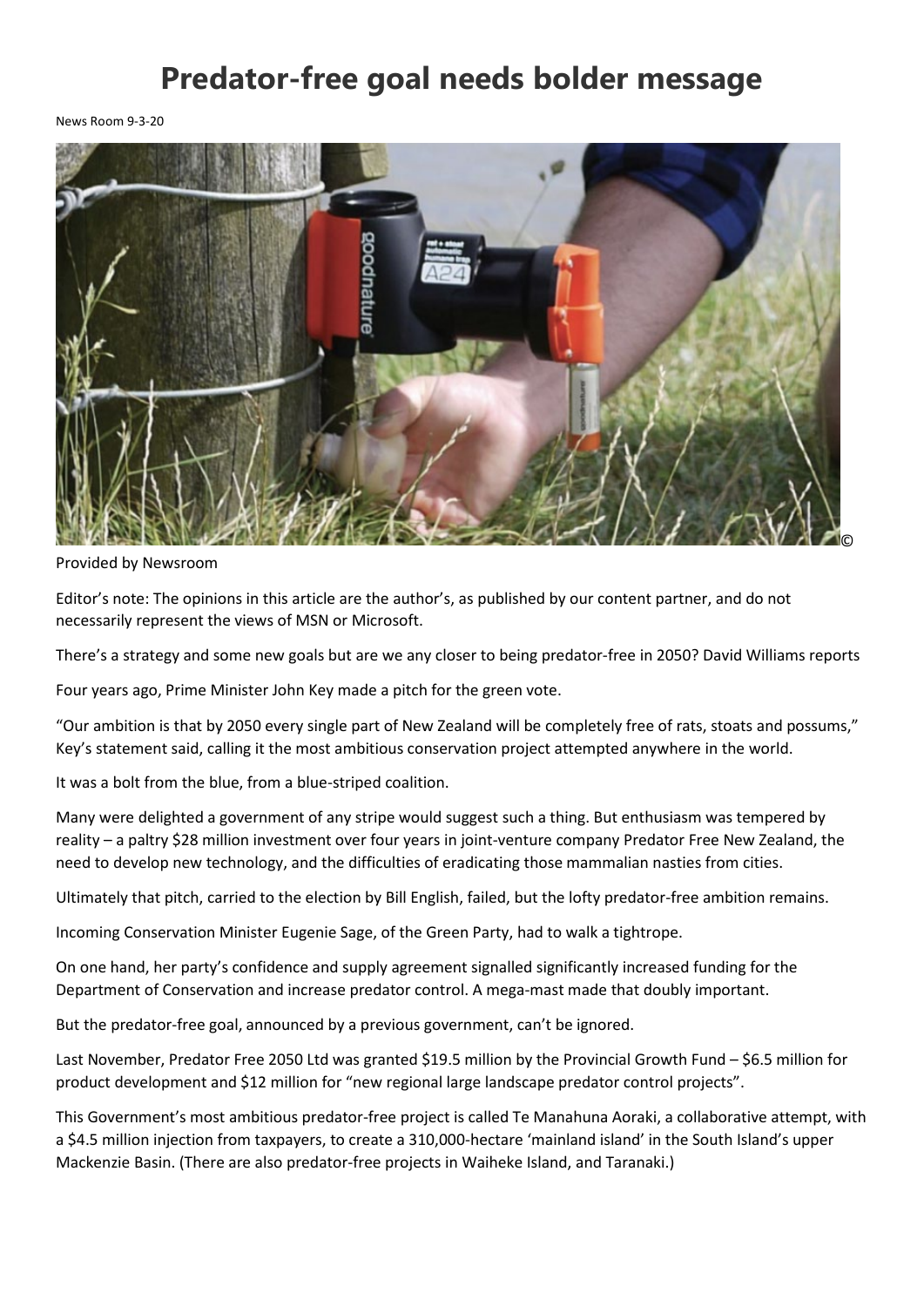What has been missing since the 2016 announcement, however, is a strategy that shows how this country can turn hopes and dreams into reality. Sage releases the country's predator-free 2050 strategy this morning – to mixed reaction.

"The strategy realises that we have to work towards those human issues and getting people to be involved." – James Russell

"It's good that DoC has finally built this strategy," says conservation biologist James Russell, from the University of Auckland. The ultimate goal is 30 years away, so the structure of how the country will get there is a bunch of highlevel wants, hopes, and expectation. The five-year strategy is where the rubber hits the road, Russell says.

Key's announcement in 2016 laid out four goals by 2025 – all introduced predators eradicate from all offshore island nature reserves (the new plan calls them uninhabited offshore islands), one million more hectares of mainland New Zealand where predators are suppressed, show that complete eradication can be achieved in areas of at least 20,000 hectares on the mainland, and one new breakthrough scientific solution capable of removing at least one small mammal predator from the mainland.

This strategy adds three more goals – at least five eradication projects led by whānau, hapū, and iwi underway, possums or mustelids to be eradicated from at least one city, and effective tools or knowledge available for farmers.

(Māori were absent from the 2016 announcement, so the new document fixes that glaring omission. As to the predator-free city, could it be [Wellington?](https://www.newsroom.co.nz/viewingroom/2018/05/08/107400/capital-punishment-for-pests))

Russell likes the spreading of the load to city and rural folk. "Previously the problem was posed as a technical problem – we just need more technology and we just need more money to use the technology – whereas this document has added these more human-centred issues," he says. "The strategy realises that we have to work towards those human issues and getting people to be involved."

University of Otago professor of philosophy and politics, Lisa Ellis, says without trust in the Government and commitment to the goals the strategy can't succeed, so it's important to have society's blessing.

## Rod for its back?

Russell counted 86 time-indexed goals and expectations in the strategy – all of which are reasonably measurable. "I think the Department of Conservation has been very, very ambitious – so much so it may have created a rod for its own back."

The real adjustment the country needs to make, he says, is from suppression – knocking down predators to extremely low levels, but expecting them to bounce back – to complete eradication. That's easier on offshore islands. The real work, Russell says, is being able to do that on the mainland.

That'll probably require new technology, he says. The strategy doesn't identify what they are, but Russell's fairly forgiving: "I don't think anyone's going to expect scientists to predict whether we've got hovercars or brain implants by 2030."

He adds: "I suspect in 10 years we'll have technologies we've never thought of, which may make [predator elimination] possible but we'll also have other new challenges facing humanity which may completely derail it."

In a statement, Minister Sage describes the strategy as a major step forward. But the announcement isn't accompanied with a major funding boost and the 2025 goals will only be measured after two elections.

Ellis, the philosophy and politics professor, is worried about the report's tone. She says it's not frank enough about the scale of the challenge, which has been described as this country's conservation "moon shot".

The Government is struggling to halt the decline of native species, let alone turn them around. The Environment Aotearoa report[, released last year,](https://www.newsroom.co.nz/2019/04/18/541801/report-biodiversity-on-the-brink) said almost two-thirds of rare ecosystems are threatened by collapse. This country has the highest proportion of threatened indigenous species in the world.

"It is my impression that a lot of New Zealanders think that because they and the Government value native, endemic species and the natural environment that someone is just taking care of it," Ellis says. "And it's just not true."